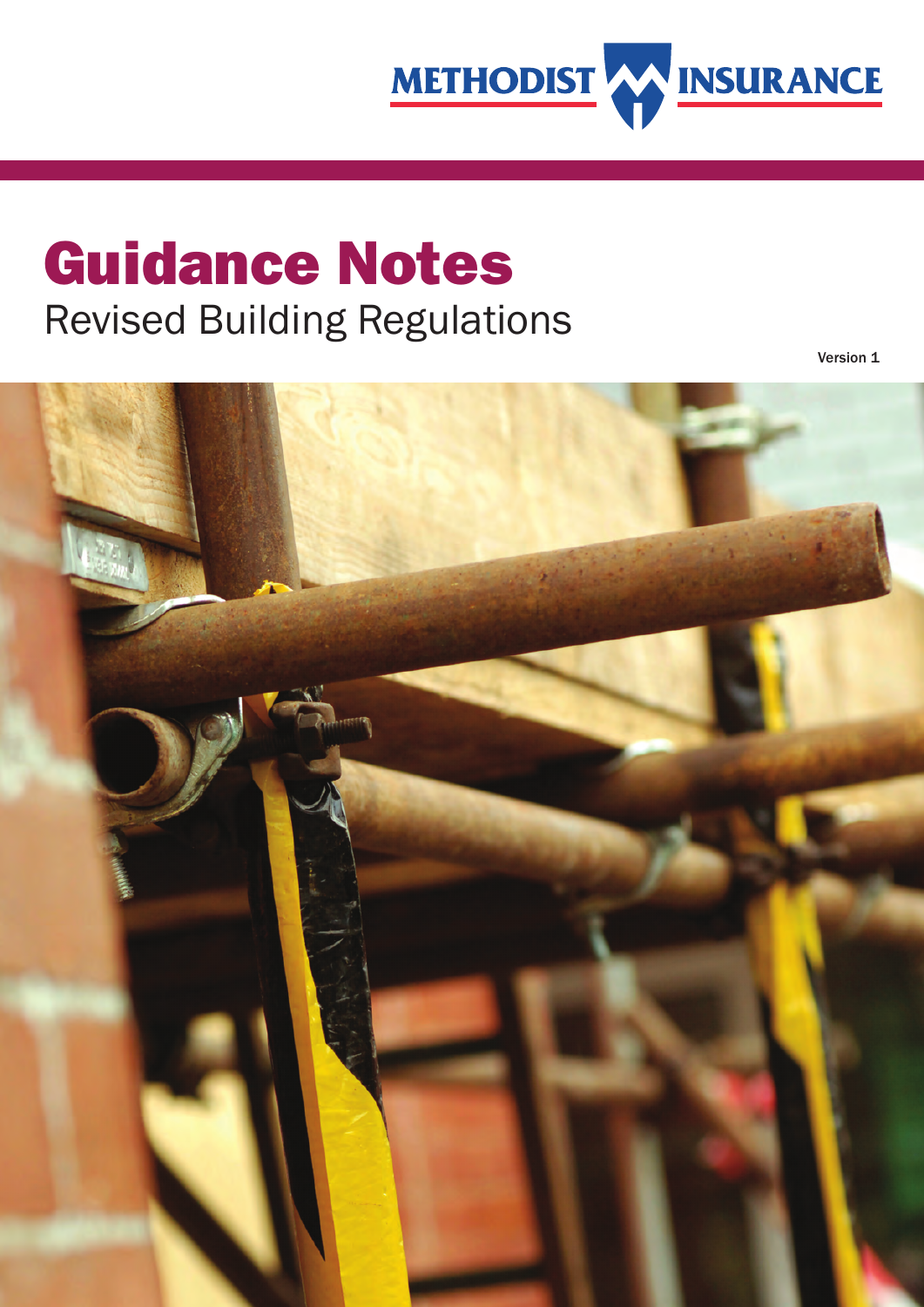# **Revised Building Regulations**

The sum insured under a buildings insurance policy should represent the cost of replacing a building in the event of it being totally destroyed as a result of an insured risk, such as fire.



Should a structure be destroyed, by for example fire, the replacement building would be required to comply fully with Building Regulations.

With climate change high on the government's agenda, there is an increased desire for buildings to achieve the best possible BREEAM (British Research Establishment Environmental Assessment Method) rating, reducing their carbon footprint, and in particular saving fuel and reducing thermal emissions from the building. To encourage this, various changes have been made over recent years to the regulations relating to the construction of buildings. This has led to an increase in building costs in order to comply with these changes.

Most significantly Part L (Conservation of fuel and power) and Part F (means of ventilation) of the Building Regulations came into force in October 2010 (England and Wales). In Scotland the Building (Scotland) Amendment Regulations were revised in May 2011. These regulations raise the standards particularly in relation to the allowable level of thermal emissions from buildings.

#### **Impact on sums insured**

Much of the existing UK building stock will not comply with these regulations. Whilst they do not operate retrospectively they will apply in the event that a structure is required to be rebuilt or substantially altered or repaired. Therefore should a structure be destroyed, by for example fire, then the replacement building would be required to comply fully with Building Regulations.

The introduction of the revised regulations means that affected buildings will now cost between 5% and 50% more to rebuild in the event of a catastrophic loss. In some cases it may be more than this.

The revised regulations are likely to have the greatest impact on those buildings which are likely to be totally destroyed in a fire and whose current construction is comparatively 'lightweight' with poor insulation for example, some church halls.

#### **Listed Buildings**

The situation in relation to listed buildings is slightly different and will vary depending upon the historic value of the structure and the intrusiveness of alterations required to enable compliance. English Heritage has provided guidance for this on its website. Go to **www.english-heritage.org.uk** and search for "L regulations" in the search box. Then just click on "Applying Part L of Building Regulations" for details.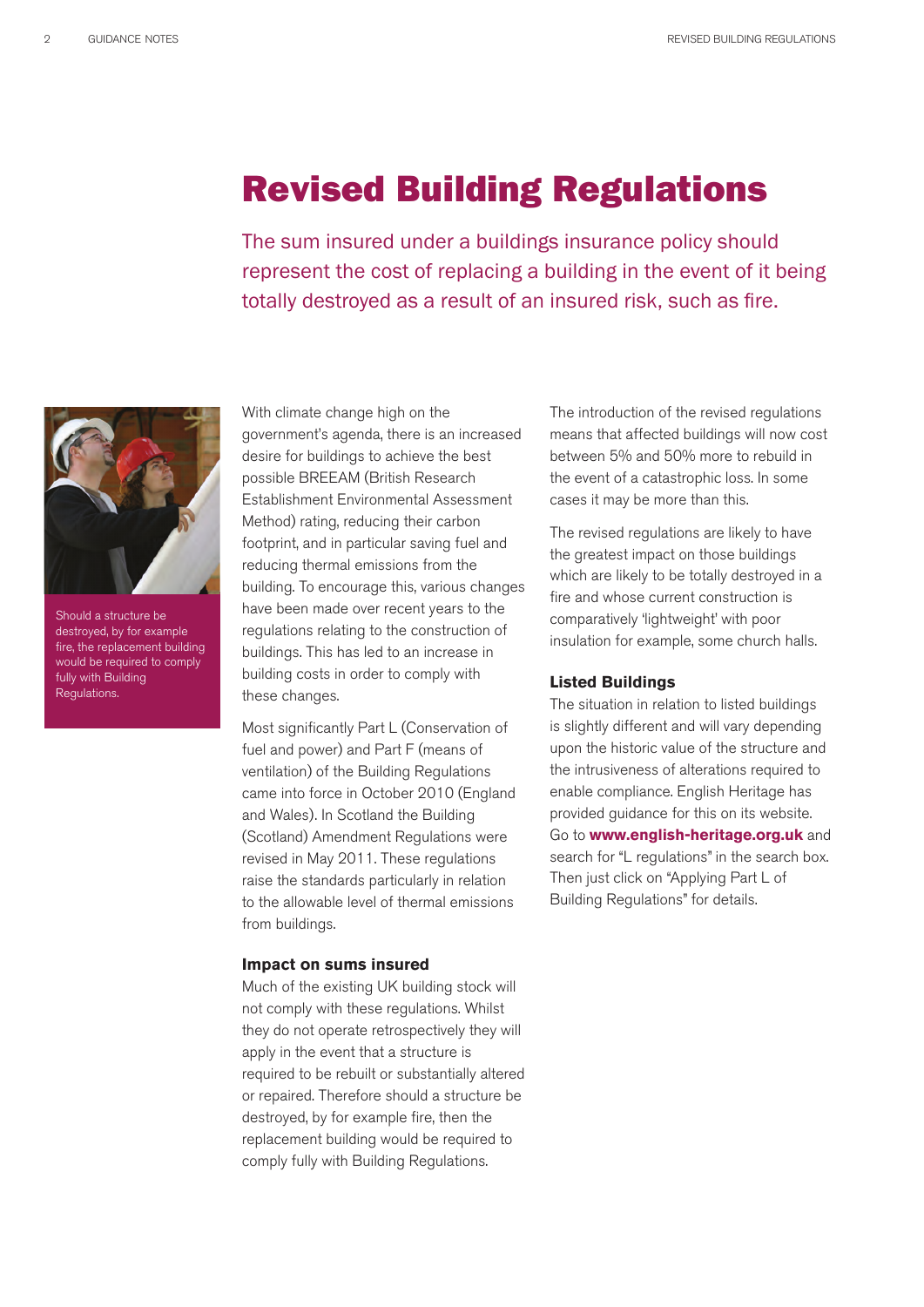#### **Adequate sums insured are vital**

Generally speaking the intention of an insurance policy is to replace (in the event of a total loss) a building with one of a similar size offering comparable facilities, subject to the limit of the sum insured. In order for the sum insured to be sufficient to adequately reinstate the building, sum insured calculations must take into account the increase in costs due to the revised building regulations.

In view of this, churches need to consider the adequacy of their current building sums insured for buildings that they think could be affected. Moving forward, the building valuation advice that Methodist Insurance provide for the purposes of insurance will take into account the effect of the revised Building Regulations. This means that when we re-survey your church or church hall, we will recommend sum insured advice based upon the cost of the structure you are likely to be required to build in the event an existing building is destroyed.

It must be made clear that sum insured calculations on this basis can never be precise. You should bear in mind that the sum insured is the maximum amount payable in the event of a claim.

## **What do churches need to do next?**

If you suspect your church or church hall may be affected by the revised building regulations then you are advised to contact your local Insurance Consultant and Surveyor for advice regarding the adequacy of your current sum insured. To find out who your local Surveyor is call **0345 606 1331**.



Sum insured calculations must take into account the increase in costs due to the revised building regulations.